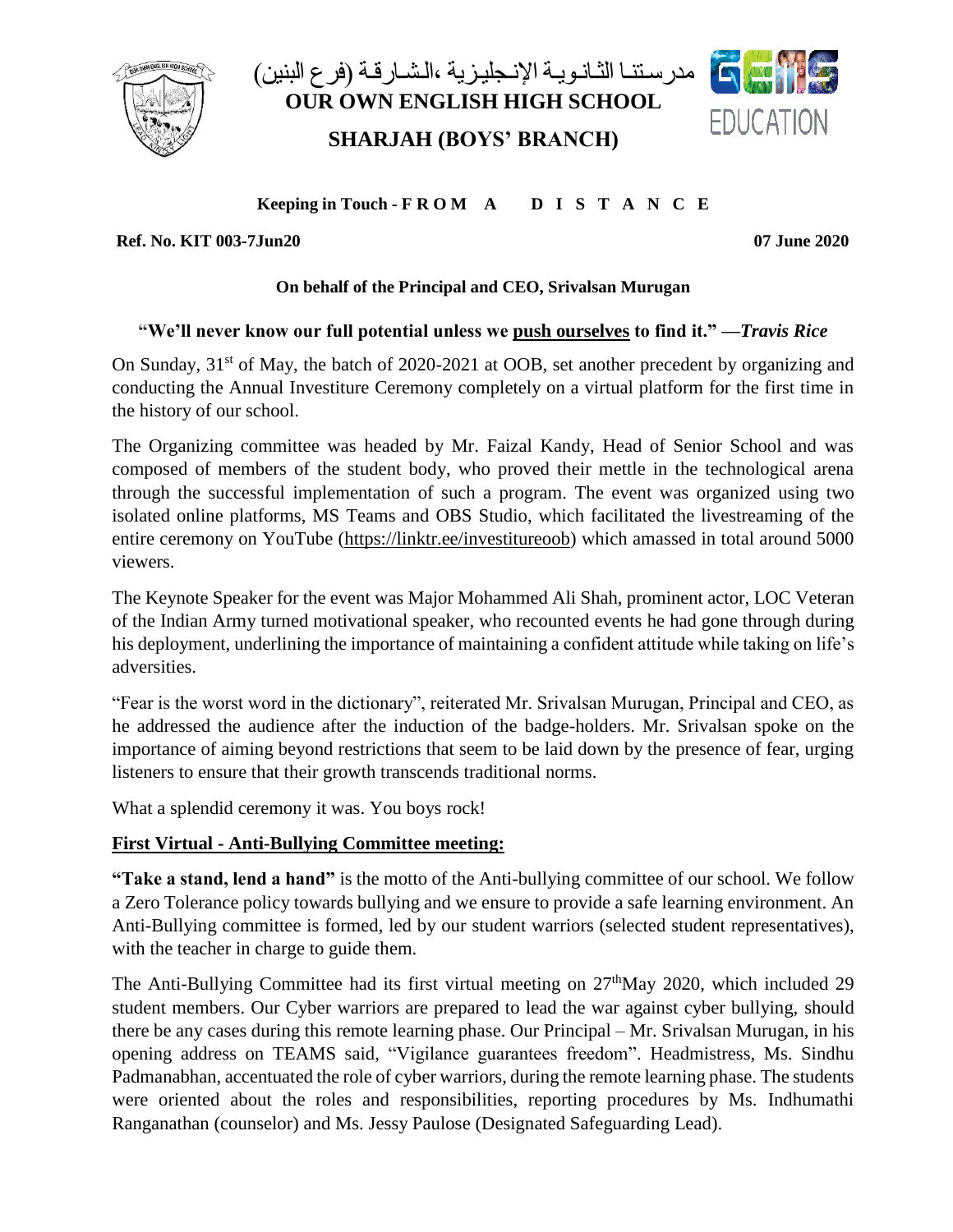#### **Parent Advisory Council meeting**

Families, school and communities share the responsibility to work together to support students' learning. Parent Advisory Councils (PACs) are the official and collective voice of parents in school. The first PAC virtual meeting was held on 30<sup>th</sup> May on Teams with 86 parents in attendance. Mr. Srivalsan Murugan, the Principal and CEO chaired the meeting, welcoming the new PAC members and shared his thoughts on the pandemic and the current situation the school and the stakeholders are coping with.He expressed his gratitude to everyone on the school being awarded the Sharjah Award for Educational Excellence and winning in the Distinguished School Category. He also congratulated Gaurav Jayaprakash, the student from Grade 6 F who got recognition for Educational Excellence in the Distinguished Student Category. Head mistress Ms. Sindhu Padmanabhan presented to the parents the school Self Evaluation plan in the current context.

# **Parent Wellness Session – PAC meeting**

# **"Parenting is a beautiful journey, with new experiences. In this journey, we forget about our own self"'.**

A parent wellness session was conducted by Ms. Indhumathi (School Counsellor) during the PAC meeting. Strategies to support the children during the remote learning phase were shared with parents. The importance of Self-care was also highlighted to encourage parents to focus on their own well-being too. The Mental and Emotional Wellbeing is imperative for supporting children during this phase. The PAC meeting proved to be a great opportunity to engage, inform and empower families and their partnership with the school

We do hope you all tried our Super Sunday Tip  $\# 1 \& 2$ . Our Counseling team will soon be back with the Super Sunday Tip # 3.

#### **Relax, Refresh, Recharge. Don't forget to take care of yourself – Wellness session**

"Breathe the present; inhale the moment ". This statement formed the crux of the Wellness session hosted for the staff on 28 May 2020. The concept of wellbeing embedded in the ethos of the alma mater, resonated across the virtual portal of MS Teams. An informative health talk by our health professionals Dr . Sumayya and Dr. Mohammed emphasizing on a healthy platter conveyed the message that apt food choices act as lifelong investments. With a surfeit of online activity, our 'windows' to the world have definitely taken a toll. Mr. Vijay Prakash (Head of P.E Department) demonstrated simple, effective exercises to soothe and relax the eyes. Soulful, mellifluous melodies by Ms. Shereen, took the audience down memory lane, while Mr. Michael and Mr. Sathish Benjamin had the onlookers hum to the tunes of the saxophone, ocarina and the lilting piano notes respectively. Channelizing the creativity within and sharpening the skills and hobbies of the OOB fraternity during the Stay at home period was commendably showcased in the segment ' OOB has got Talent'. Truly an afternoon enjoyed by all; strung together with precious memories intertwined with fun , laughter, music and most importantly , oodles of practical wisdom.

#### **"A positive mind produces a positive reality".**

Having felt the need of boosting the confidence of students, whilst they were busy preparing for their upcoming test; our school counselor shared study tips with our students. An array of beneficial study tips, including learning tips and memory tips were shared, with the students of Grades 5 -12. Periodic test for Grades 1 to 12 has commenced today. Best of Luck Boys….